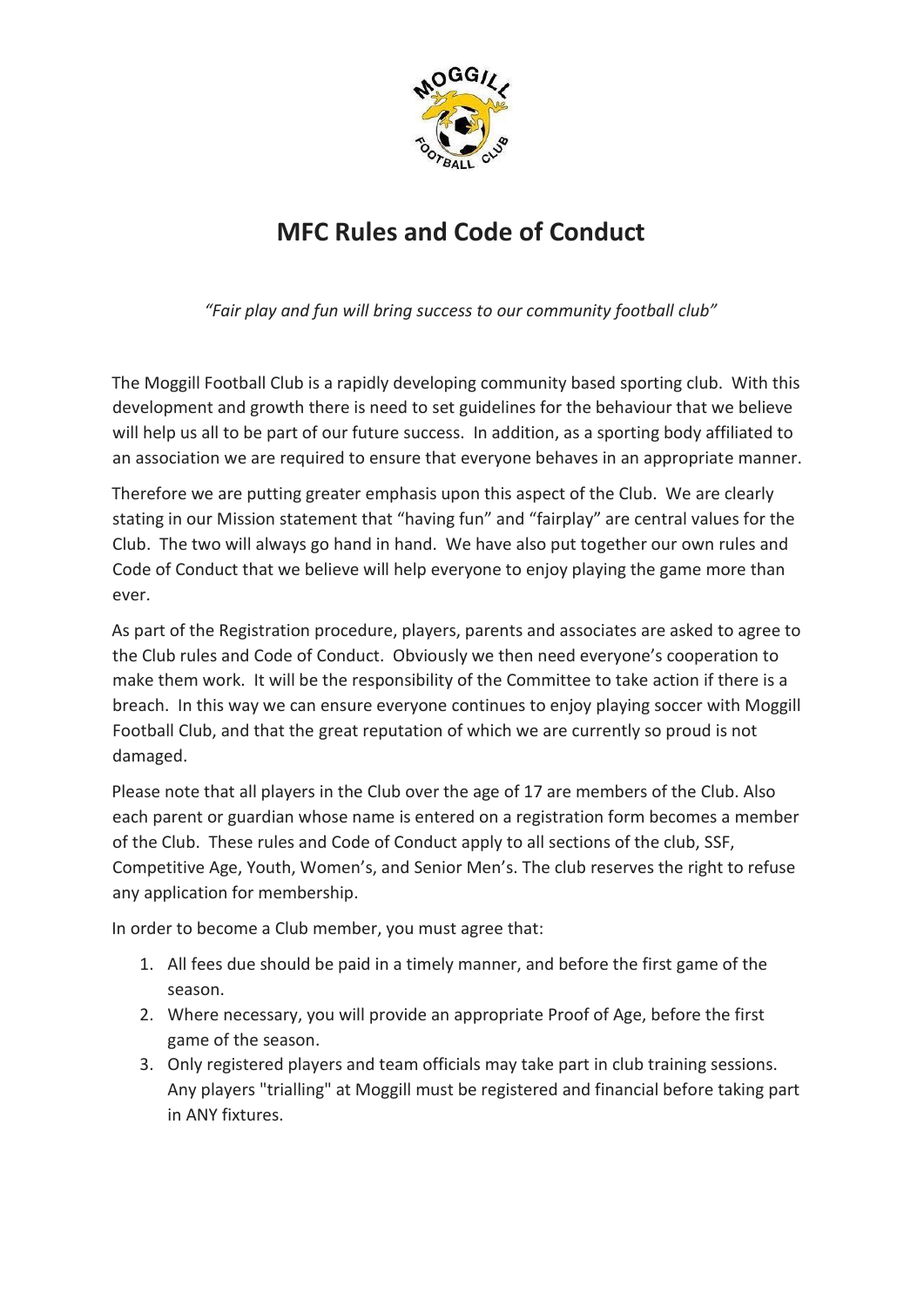

4. You will abide by the Club's Rules and Code of Conduct (including those set down by the BSRC). The MFC Committee will enforce the following Code, which is based on that provided by Football Australia.

### **SMOKING:**

The entire playing surface (including an area 6m from the edge of any grass playing or training surface) of MFC is a Non Smoking Area whilst games or training are taking part. Smokers can use the designated smoking area with the licensed area of the BSRC deck or the public carpark.

### **FOR PLAYERS:**

- Play by the rules.
- Never argue with an official. If you disagree, have your captain, coach or manager approach the official during a break or after the competition.
- Control your temper. Verbal abuse of officials, other players or spectators is unacceptable behaviour.
- Deliberately distracting or provoking an opponent are not acceptable or permitted behaviours in any sport.
- Work equally hard for yourself and your team. Your team's performance will benefit, so will you.
- Be a good sport. Applaud all good plays whether they are made by your team or the opposition.
- Treat all participants in your sport as you like to be treated. Do not bully or take unfair advantage of another competitor.
- Cooperate with your coach, team-mates and opponents. Without them there would be no competition.
- Participate for your own enjoyment and benefit, not just to please parents and coaches.
- Respect the rights, dignity and worth of all participants regardless of their gender, ability, cultural background or religion.
- Physical violence will not be tolerated under any circumstances.

### **FOR PARENTS/SPECTATORS:**

• Remember that children participate in sport for their enjoyment, not yours.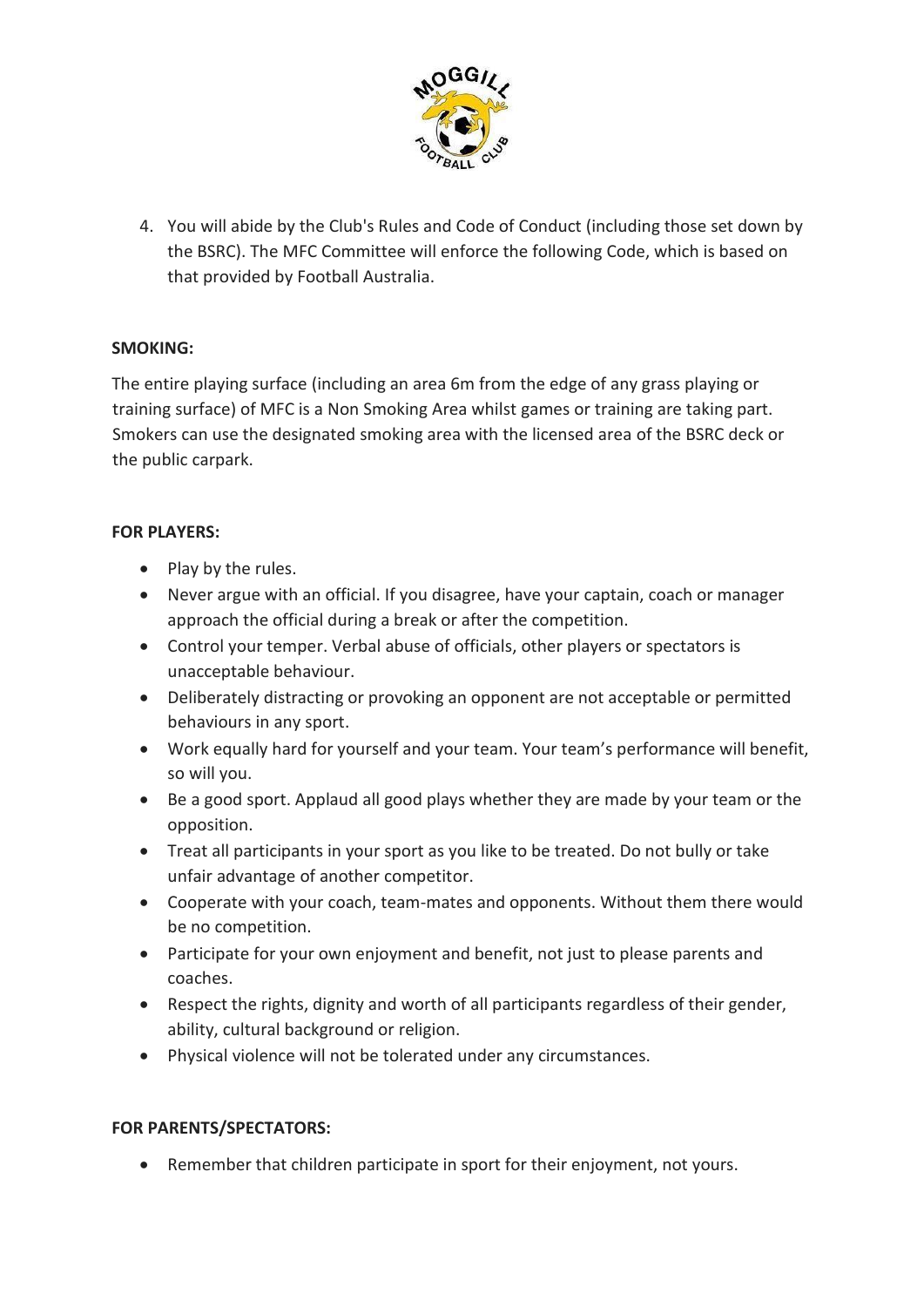

- Encourage children to participate, do not force them.
- Focus on the child's efforts and performance rather than winning or losing.
- Encourage children always to play according to the rules and settle disagreements without resorting to hostility or violence.
- Never ridicule or yell at a child for making a mistake or losing a competition.
- Remember that children learn best by example.
- Appreciate good performances and skilful plays by all participants.
- Support all efforts to remove verbal and physical abuse from sporting activities.
- Respect officials' decisions and teach children to do likewise.
- Show appreciation for volunteer coaches, officials and administrators without them, your child could not participate.
- Respect the rights, dignity and worth of every young person regardless of their gender, ability, cultural background or religion.
- You are not allowed on the field except when tending to an injured player, and then only when called onto the field by the official.
- You are not allowed to stand behind or near the goals (even though it is very tempting to stand near the younger goalies to give them support). All encouragement for the goalies must be provided from the sideline.
- The entire area between the Home and Away team dugouts of Field One is part of the "Technical Area". Only players and match officials are permitted within this area. NO SPECTATORS.
- Physical violence, offensive language and threatening behaviour will not be tolerated under any circumstances.

# **FOR COACHES:**

- Remember that young people participate for pleasure and winning is only part of the fun.
- Never ridicule or yell at a young player for making a mistake or not coming first.
- Be reasonable in your demands on players' time, energy and enthusiasm.
- Operate within the rules and spirit of your sport and teach your players to do the same.
- Ensure that the time players spend with you is a positive experience. All young people are deserving of equal attention and opportunities.
- Avoid overplaying the talented players; the just average need and deserve equal time.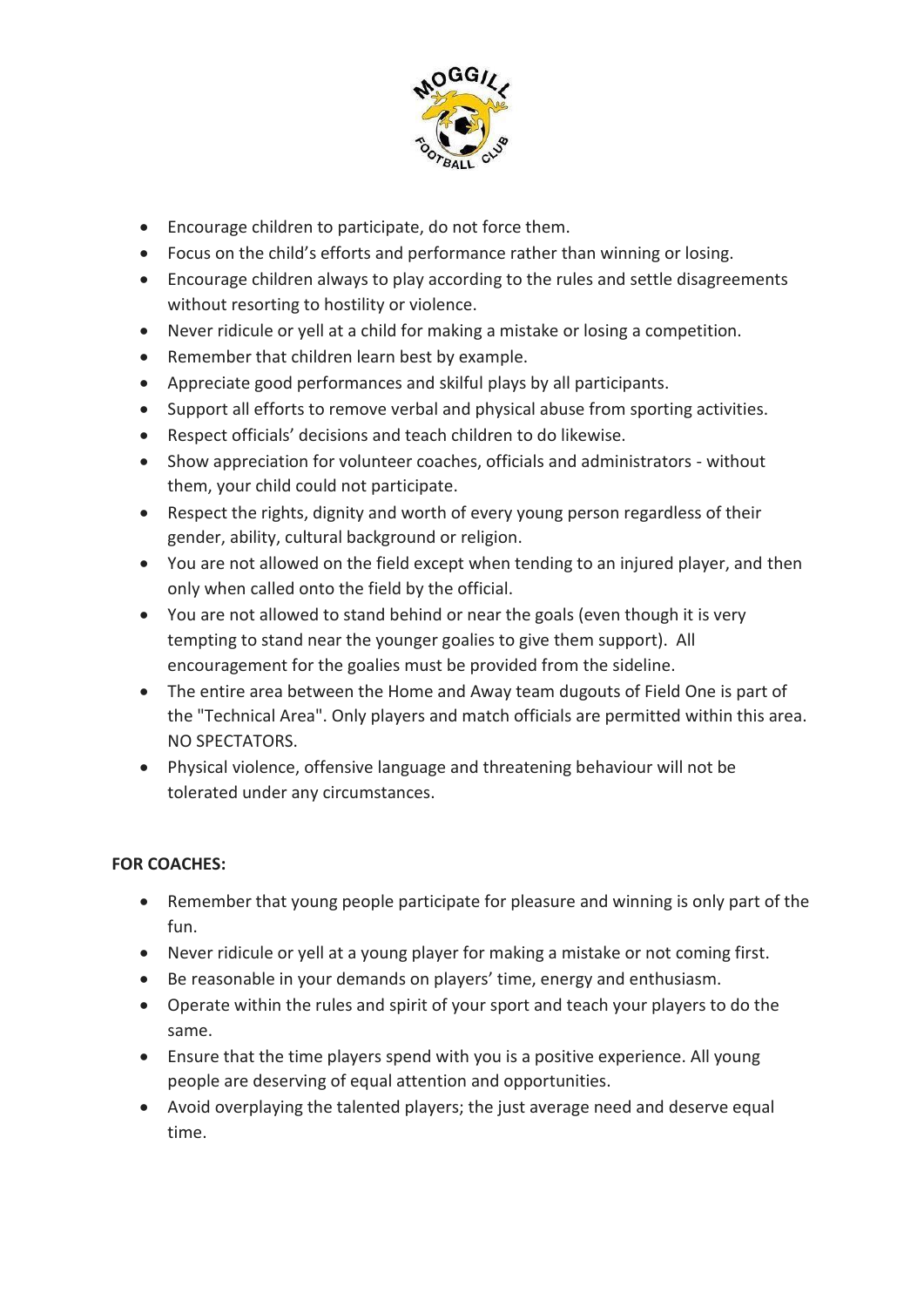

- Take appropriate steps to minimise scoring in runaway games (this is really important in the non-competition age groups and the lower divisions of the competition age groups).
- Ensure that equipment and facilities meet safety standards and are appropriate to the age and ability of all players.
- Display control, respect and professionalism to all involved with the sport. This includes opponents, coaches, officials, administrators, the media, parents and spectators. Encourage players to do the same.
- Show concern and caution toward sick and injured players. Follow the advice of a physician when determining whether an injured player is ready to recommence training or competition.
- Whenever possible obtain appropriate qualifications and keep up to date with the latest coaching practices and the principles of growth and development of young people.
- Any physical contact with a young person should be appropriate to the situation and necessary for the player's skill development.
- Respect the rights, dignity and worth of every young person regardless of their gender, ability, cultural background or religion.
- You are not allowed on the field except when tending to an injured player, and then only when called onto the field by the official.
- You are not allowed to stand behind or near the goals (even though it is very tempting to stand near the younger goalies to give them support). All encouragement for the goalies must be provided from the sideline.

# **FOR OFFICIALS:**

- Where permissible, modify rules and regulations to match the skill levels and needs of young people.
- Compliment and encourage all participants.
- Be consistent, objective and courteous when making decisions.
- Condemn unsporting behaviour and promote respect for all opponents.
- Emphasise the spirit of the game rather than the errors.
- Encourage and promote rule changes which will make participation more enjoyable.
- Be a good sport yourself. Actions speak louder than words.
- Keep up to date with the latest trends in officiating and the principles of growth and development of young people.
- Remember, you set an example. Your behaviour and comments should be positive and supportive.